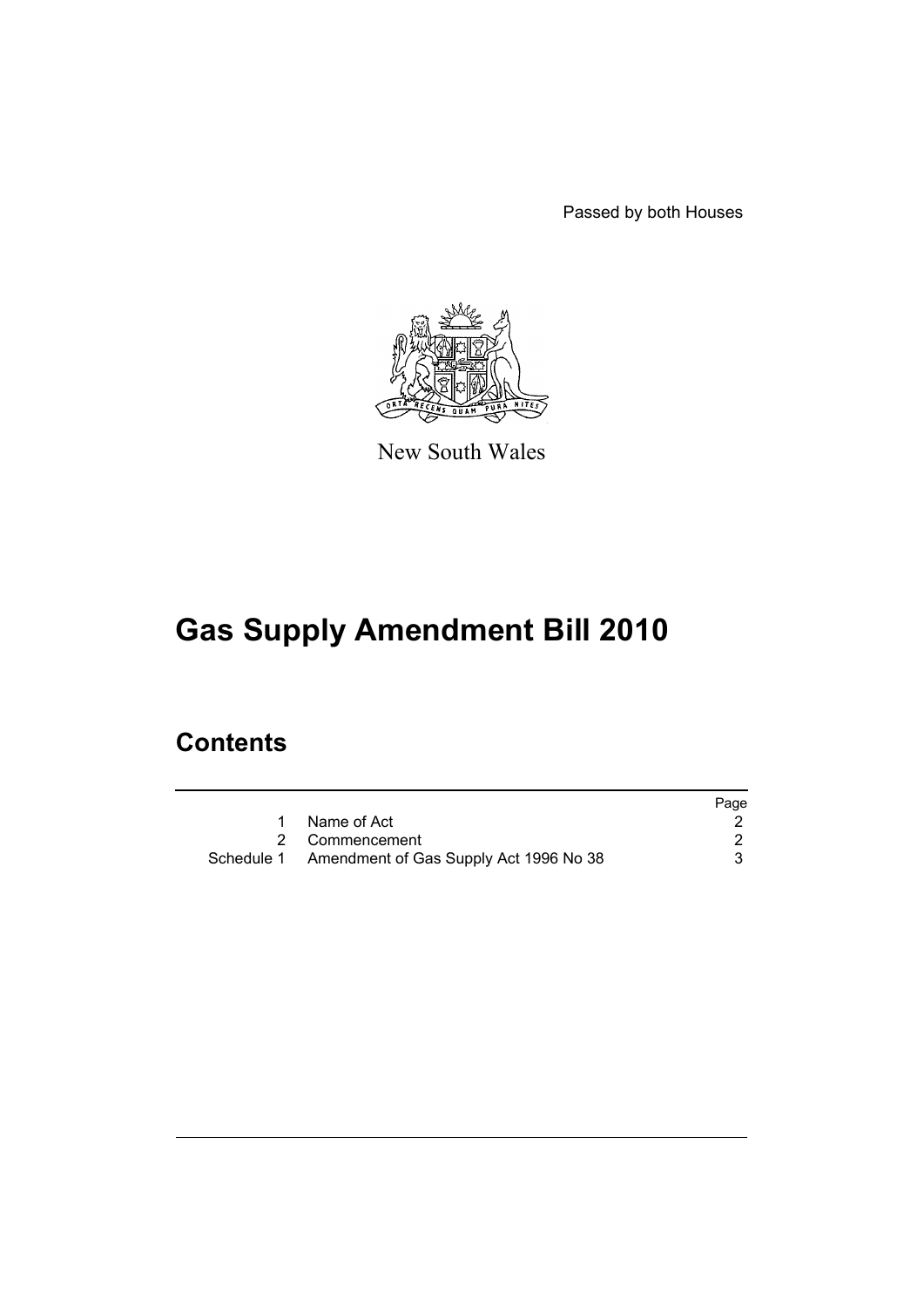*I certify that this public bill, which originated in the Legislative Assembly, has finally passed the Legislative Council and the Legislative Assembly of New South Wales.*

> *Clerk of the Legislative Assembly. Legislative Assembly, Sydney, , 2010*



New South Wales

## **Gas Supply Amendment Bill 2010**

Act No , 2010

An Act to amend the *Gas Supply Act 1996* to make further provision, and to clarify the regulatory framework, in relation to gasfitting work, autogas work, gas installations, autogas installations and gas appliances.

*I have examined this bill and find it to correspond in all respects with the bill as finally passed by both Houses.*

*Assistant Speaker of the Legislative Assembly.*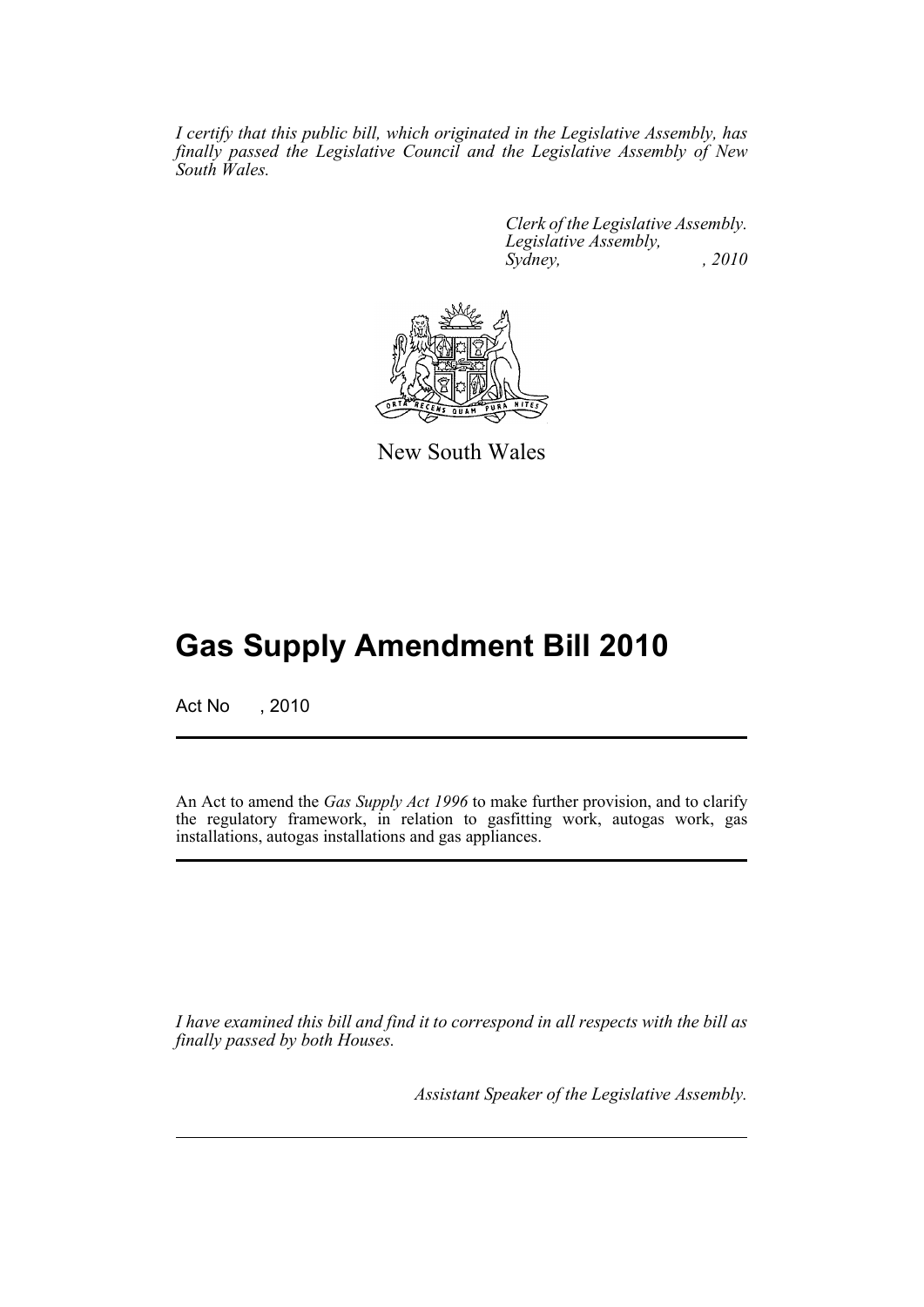Clause 1 Gas Supply Amendment Bill 2010

## <span id="page-2-0"></span>**The Legislature of New South Wales enacts:**

### **1 Name of Act**

This Act is the *Gas Supply Amendment Act 2010*.

### <span id="page-2-1"></span>**2 Commencement**

This Act commences on a day or days to be appointed by proclamation.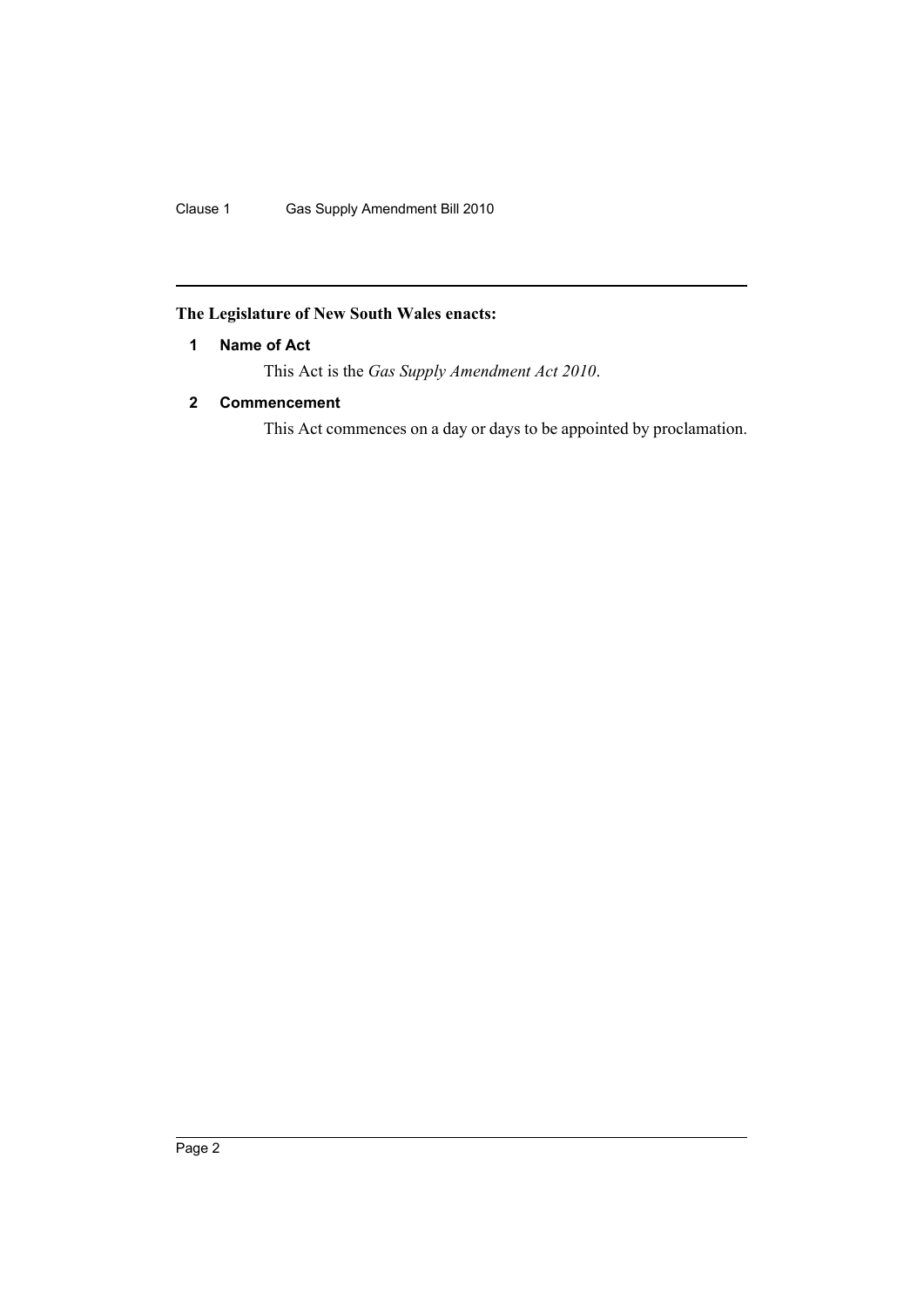Gas Supply Amendment Bill 2010

Amendment of Gas Supply Act 1996 No 38 Schedule 1

## <span id="page-3-0"></span>**Schedule 1 Amendment of Gas Supply Act 1996 No 38**

#### **[1] Section 55 Powers of entry**

Insert after section 55 (2):

- (2A) A person appointed under section 18 of the *Fair Trading Act 1987* as an investigator for the purposes of any provision of this Act that is administered by the Minister for Fair Trading (or any regulations made under such a provision):
	- (a) may enter any premises for the purpose of ascertaining whether an offence against the provision (or the regulations made under the provision) has been committed, and
	- (b) is taken to be an inspector for the purposes of this Act (except section 77).

#### **[2] Section 77 Inspectors**

Insert at the end of the section:

**Note.** For the purposes of any provisions of this Act administered by the Minister for Fair Trading (and any regulations made under any such provisions), investigators may be appointed under section 18 of the *Fair Trading Act 1987*.

#### **[3] Section 83 Regulations**

Omit section 83 (2) (g) and (g1). Insert instead:

- (g) the carrying out of work involving the installation or replacement of a gas meter or any part of the basic metering equipment,
- (g1) the installation, alteration, extension or repair of, or any other work on, a consumer service,

#### **[4] Section 83A Regulations as to gas appliances, gas and autogas installations, gasfitting and autogas work and gas meters**

Omit section 83A (e). Insert instead:

- (e) gas installations and the carrying out of gasfitting work,
- (e1) autogas installations and the carrying out of autogas work,

#### **[5] Section 83A (g)**

Insert after section 83A (f):

(g) fees, charges and payments relating to the matters in paragraphs  $(a)$ – $(f)$ .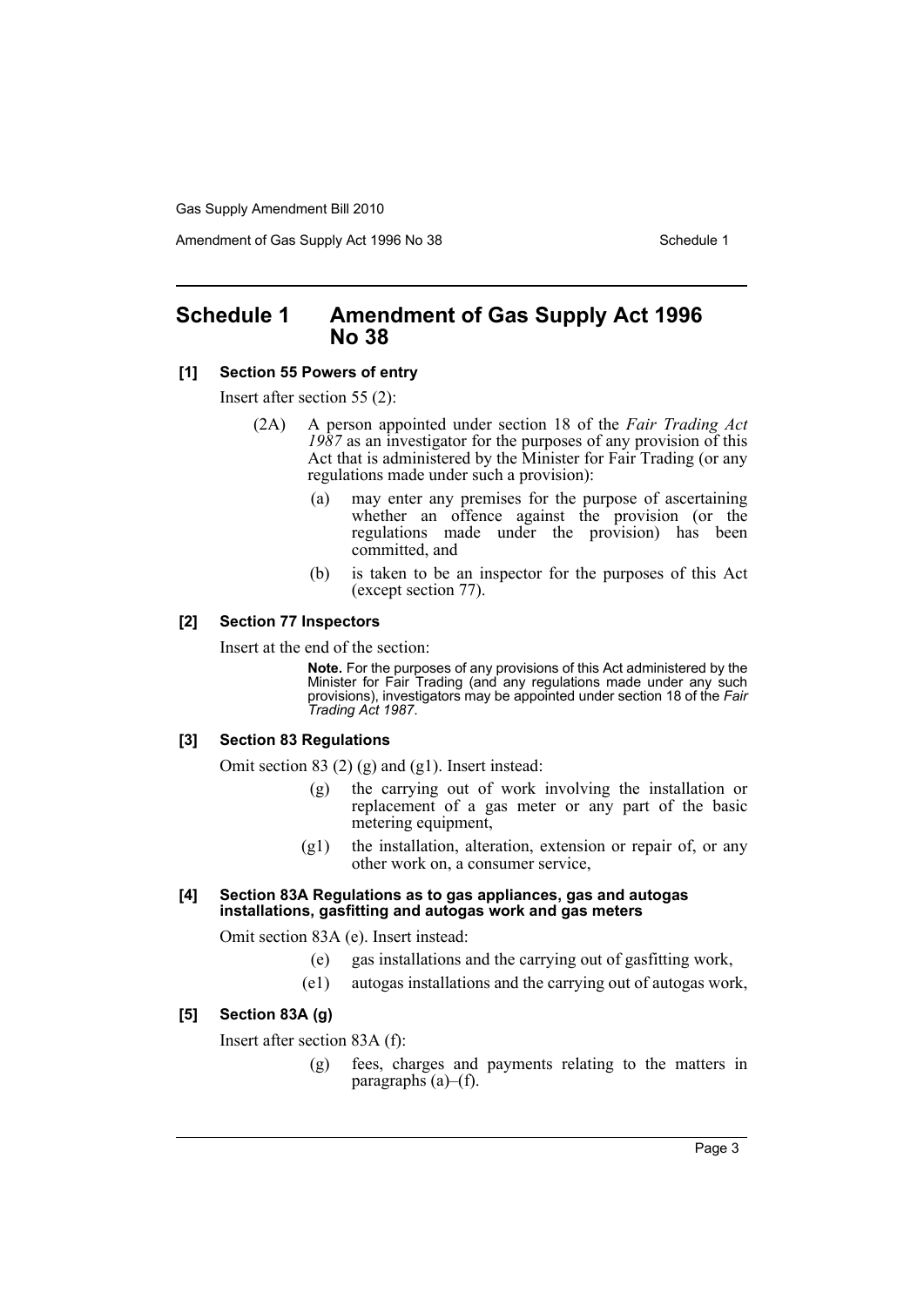Gas Supply Amendment Bill 2010

Schedule 1 Amendment of Gas Supply Act 1996 No 38

#### **[6] Schedule 2 Savings, transitional and other provisions**

Insert at the end of clause 1 (1):

*Gas Supply Amendment Act 2010*

#### **[7] Dictionary**

Omit the definitions of *gas appliance*, *gas installation* and *gasfitting work*.

Insert in alphabetical order:

*basic metering equipment* means a gas meter and any equipment prescribed by the regulations for the purposes of this definition when used in conjunction with gas meters.

*consumer service* means any pipe or system of pipes used to convey or control gas, and any associated fittings and equipment, that are connected to a gas network upstream of the gas supply point, but does not include any part of a gas network.

*gas appliance* means any gas burning or gas using appliance that is manufactured, adapted or designed for connection to a gas installation, whether by means of a gas outlet socket or otherwise, and includes any liquefied petroleum gas dispenser, catalytic burner or vaporiser, but does not include an internal combustion engine that is installed in, or forms part of, a vehicle, vessel or machine.

*gas container* includes a gas cylinder, a gas cartridge, a pressure vessel and a gas tank.

*gas installation* means:

- (a) any pipe or system of pipes used to convey or control gas, and any associated fittings and equipment, that are downstream of the gas supply point, but does not include anything beyond the gas installation end point, and
- (b) any flue that is downstream of the gas supply point,

but does not include an autogas installation.

#### *gas installation end point* means:

- (a) in the case of a gas installation to which gas is supplied from a gas network—the gas outlet socket, or
- (b) in any other case—the control valve or other connection point of a gas appliance or of another gas container.

*gas network* means a distribution pipeline or a distribution system.